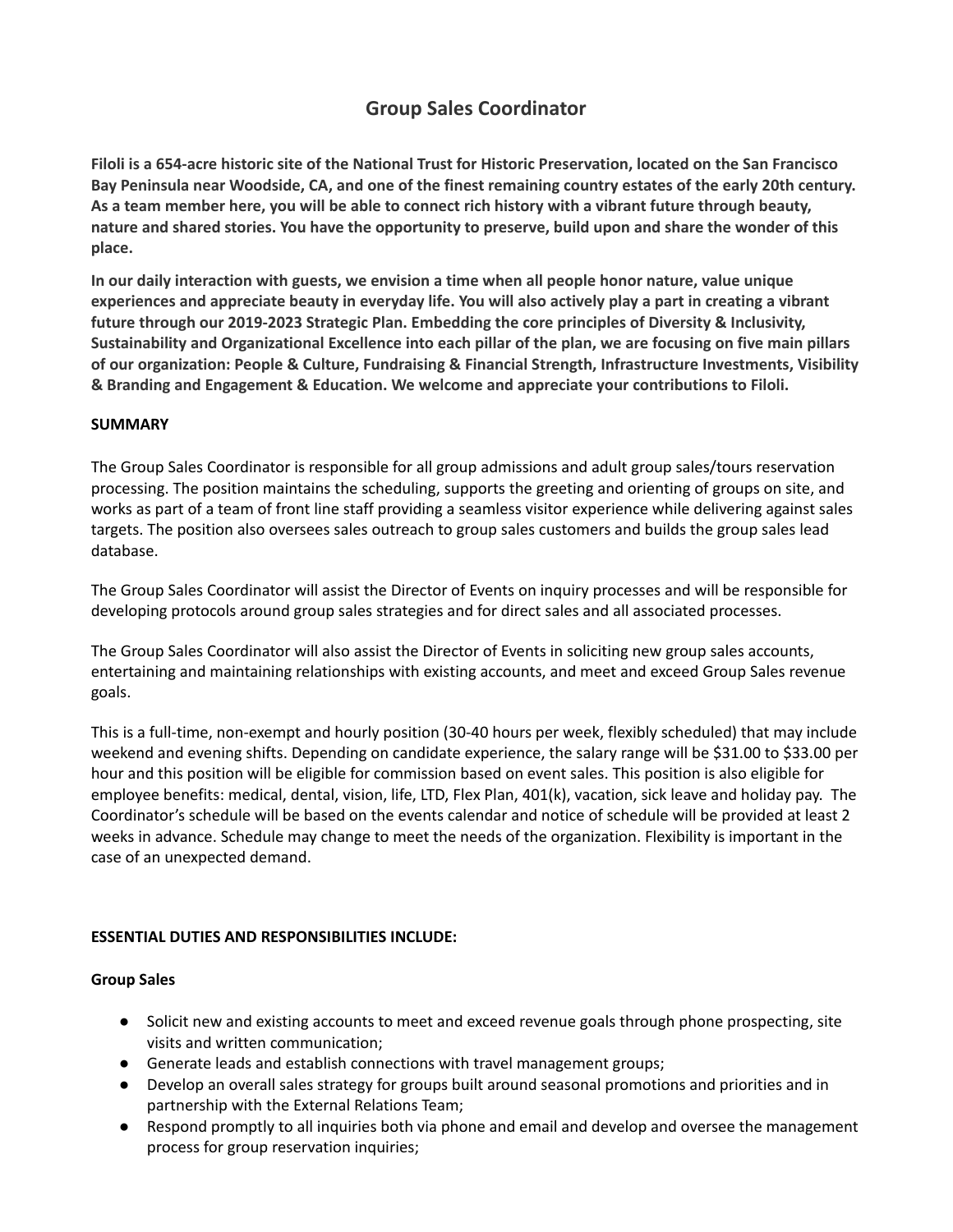- Conduct site visits for prospective Groups clients;
- Assist Director of Events in developing persuasive verbal sales presentations to prospective clients;
- Schedule and process payments for groups, including additional tours, talks, and programming;
- Obtain deposits and secure balance of payment;
- Ensure proper reconciliation of group sales in Altru and provide needed reports for accounting;
- Oversee regular reporting and tracking of group sales, including necessary reports for commission and bonus;
- Provide on-site group assistance as needed, including but not limited to introducing the group to Filoli, checking in groups, and providing overviews;
- Maintain up-to-date knowledge of area surrounding Filoli, including transportation, parking, lodging, and dining options for visitors;
- Maintain electronic files and databases for reserved tours, programs, and group sales and ensure that scheduling systems and databases are accurate and up-to-date; troubleshoot systems or other issues as needed;
- Take initiative in coordinating group bookings with Visitor Services to maintain welcoming standards;
- Forecast group sales revenue on an annual/quarterly/monthly basis;
- Research, build, and maintain community partnerships for shared marketing opportunities;
- Maintain the highest standards in customer service representing a positive, empathetic, and professional attitude toward visitors at all times;
- Interact with visitors directly and indirectly to create a welcoming environment;

#### **General**

- Support Filoli's diversity, equity, accessibility and inclusivity efforts and ensure the equitable treatment of all clients;
- Work a flexible schedule based on the needs of the organization and be available to dependably see projects through to completion;
- Uphold all Filoli's policies, procedures, guidelines and standards;
- Maintain flexibility and perform other duties as assigned to respond to the needs of the organization, including running errands in support of events, meetings and projects;
- Attendance and punctuality are essential to work and all work-related functions.

#### **MINIMUM QUALIFICATIONS**

An individual must be able to perform each essential duty listed above and any additional responsibilities as directed as well as satisfy the educational and skill requirements listed below:

#### **Education and/or Experience:**

**Education:** High school diploma or equivalent GED.

#### **Core Competencies:**

- SALES & CUSTOMER SERVICE EXPERIENCE Minimum of 2-3 years customer service experience required. Hospitality sales support experience preferred. One to two years working in an administrative role. Previous experience working in a nonprofit, museum, or garden is a plus.
- PEOPLE SKILLS Ability to either take direction or work independently as the situation requires. Ability to provide exceptional customer service in a sales role, on the phone, email, and in person. Ability to stay calm and troubleshoot when a visitor is stressed or upset.
- LEADERSHIP Flexible, energetic, and outcomes-oriented self-starter who brings a creative approach to solving problems.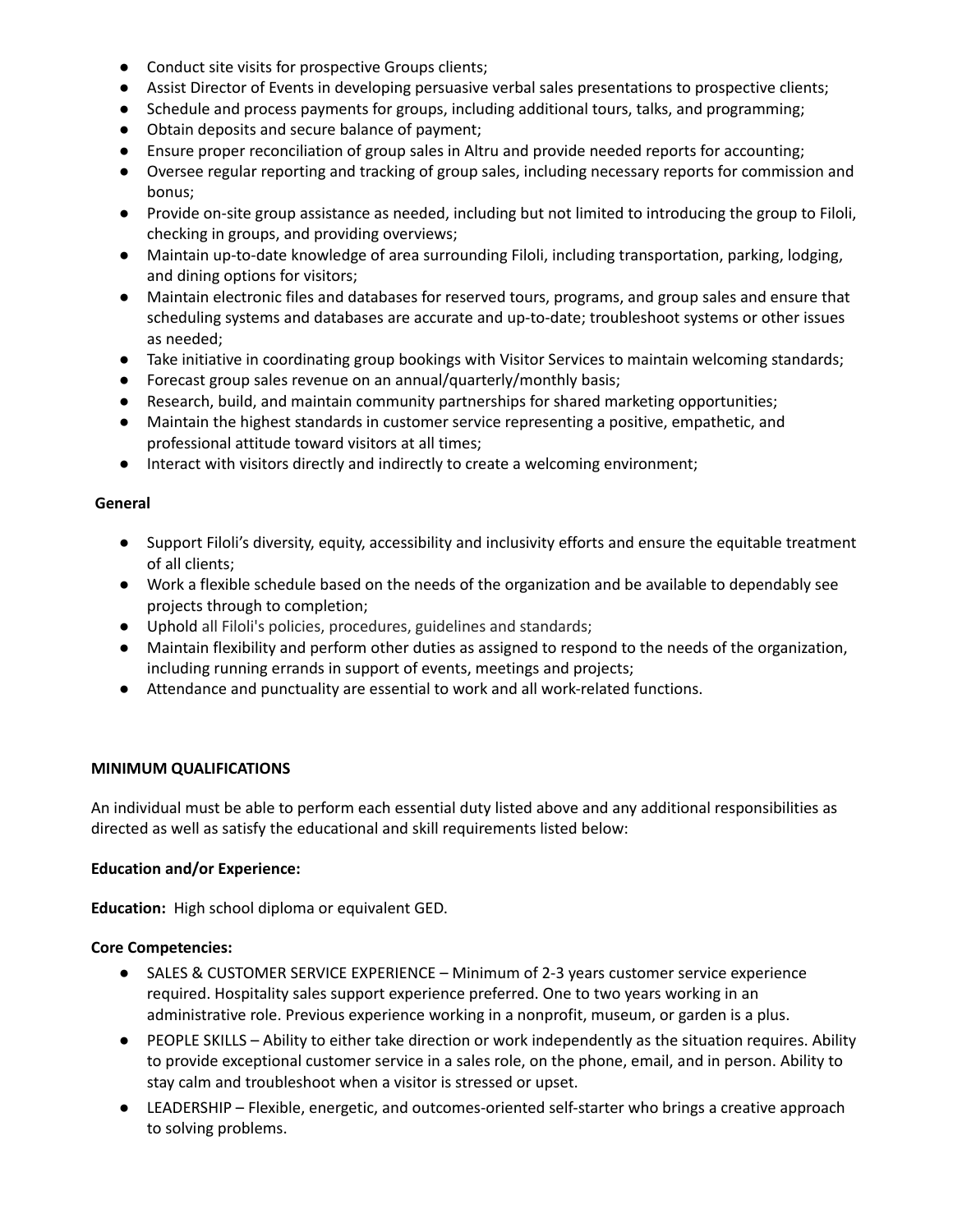- CULTURAL COMPETENCIES Model a responsibility to self-awareness and awareness of others to recognize that individuals bring unique backgrounds, beliefs, values, and world-views. View racial and cultural differences as assets to the organization.
- DIVERSITY, EQUITY, AND INCLUSION Committed to Filoli's dedication to integrate accountability across all efforts to support and sustain a racially equitable organization. Demonstrate a passion of advancing organizational DEAI objectives and influencing others to approach all work with an equity lens. Promote processes and communication that encourage organizational cultural competence and inclusion.
- COMMUNICATION SKILLS Demonstrate excellent written and verbal communication skills. Communicate (listening and speaking) effectively. Confidence in handling both face-to-face and telephone interactions.
- DECISIVE NATURE Well-honed ability to independently anticipate and analyze situations, define problems and objectives, recognize viable alternatives and formulate rapid solutions with understanding of the inherent risks and the implications of decisions.
- COMPUTER SKILLS High proficiency in a PC, Windows environment and knowledge of Microsoft Excel, Word, PowerPoint, Outlook and Google Applications. Experience and proficiency working with a ticketing software and database (Blackbaud Altru or similar product).
- AVAILABILITY Maintain a flexible work schedule that may include evenings and weekends to meet the needs of Filoli.

## **Skills and Abilities:**

- Demonstrate a strong customer service orientation;
- Work independently while maintaining open and transparent communications about duties and project status, within the bounds of the area of responsibility and authority;
- Demonstrate consistent and exceptional attention to detail, resourcefulness and an ability to think through an issue and anticipate possible problems, obstacles, and conflicts;
- Be organized and follow through on tasks to a successful completion;
- Take direction, multi-task and work in an environment of regular interruptions;
- Work and communicate successfully with a highly diverse population of staff, members, and the public;
- Serve as a collaborative team member with strong interpersonal skills and a sense of humor;
- Read and interpret documents such as safety rules, operation and maintenance instructions and procedural manuals.

## **CERTIFICATES, LICENSES, REGISTRATIONS**

A valid Driver's License is required.

#### **PHYSICAL REQUIREMENTS**

The physical requirements described here are representative of those that must be met by an employee to successfully perform the essential functions of this job including:

- Lift/carry items up to 20 pounds;
- Stand, walk across uneven terrain, climb stairs, reach, lift, carry and bend frequently as well as sit for long periods at a computer.